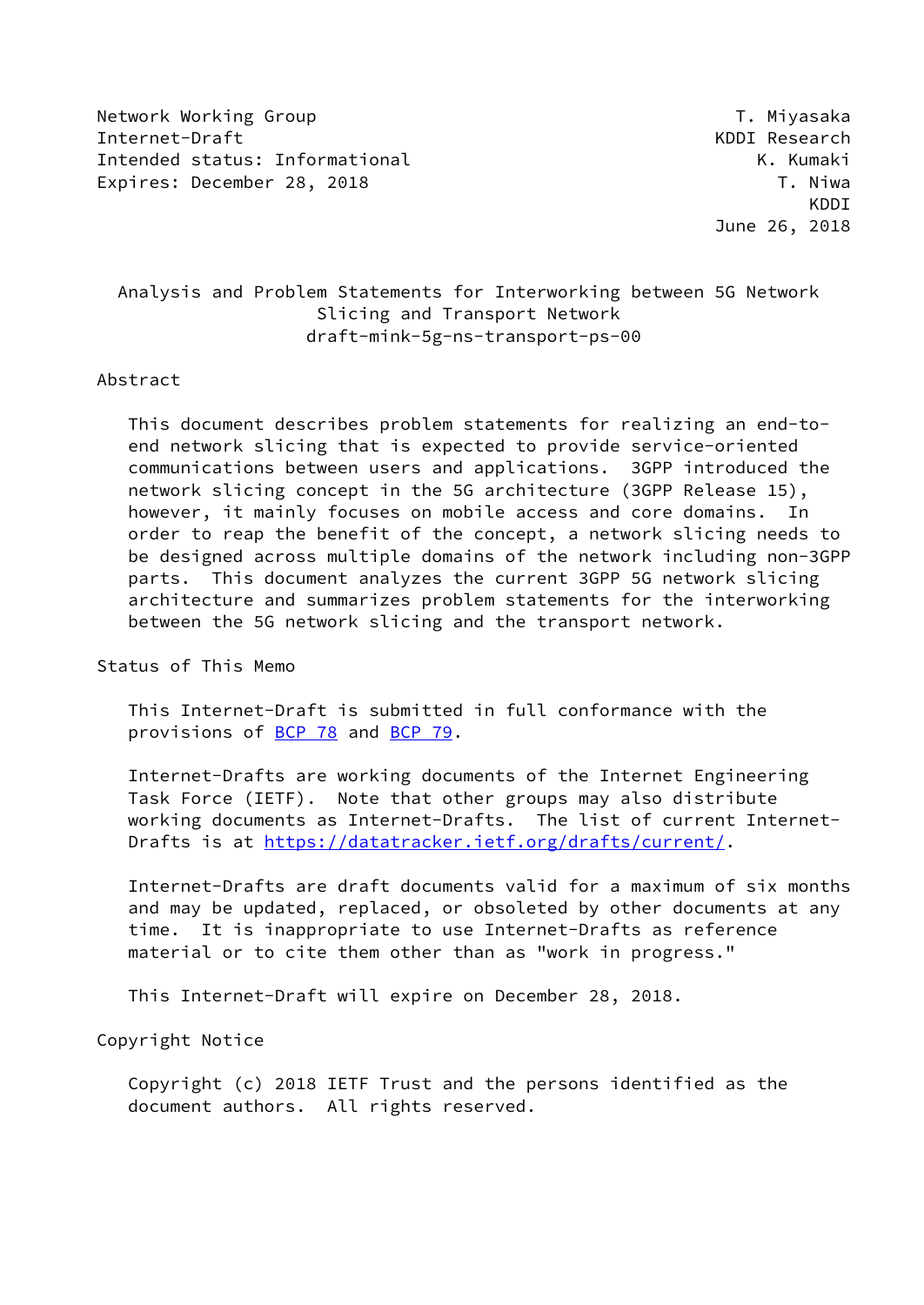```
Internet-Draft draft-mink-5g-ns-transport-ps-00 June 2018
```
This document is subject to [BCP 78](https://datatracker.ietf.org/doc/pdf/bcp78) and the IETF Trust's Legal Provisions Relating to IETF Documents

 [\(https://trustee.ietf.org/license-info](https://trustee.ietf.org/license-info)) in effect on the date of publication of this document. Please review these documents carefully, as they describe your rights and restrictions with respect to this document. Code Components extracted from this document must include Simplified BSD License text as described in Section 4.e of the Trust Legal Provisions and are provided without warranty as described in the Simplified BSD License.

### Table of Contents

|      | $\overline{2}$                                                                                                                                                                                                                                                                                                                                                                                                                                                                                                              |
|------|-----------------------------------------------------------------------------------------------------------------------------------------------------------------------------------------------------------------------------------------------------------------------------------------------------------------------------------------------------------------------------------------------------------------------------------------------------------------------------------------------------------------------------|
|      | $\overline{3}$                                                                                                                                                                                                                                                                                                                                                                                                                                                                                                              |
|      | $\overline{5}$                                                                                                                                                                                                                                                                                                                                                                                                                                                                                                              |
|      | $\overline{5}$                                                                                                                                                                                                                                                                                                                                                                                                                                                                                                              |
|      | 6                                                                                                                                                                                                                                                                                                                                                                                                                                                                                                                           |
|      | 6                                                                                                                                                                                                                                                                                                                                                                                                                                                                                                                           |
|      | 6                                                                                                                                                                                                                                                                                                                                                                                                                                                                                                                           |
|      | $\overline{7}$                                                                                                                                                                                                                                                                                                                                                                                                                                                                                                              |
|      |                                                                                                                                                                                                                                                                                                                                                                                                                                                                                                                             |
|      | $\overline{1}$                                                                                                                                                                                                                                                                                                                                                                                                                                                                                                              |
|      | 10                                                                                                                                                                                                                                                                                                                                                                                                                                                                                                                          |
|      |                                                                                                                                                                                                                                                                                                                                                                                                                                                                                                                             |
|      | 10                                                                                                                                                                                                                                                                                                                                                                                                                                                                                                                          |
|      | 11                                                                                                                                                                                                                                                                                                                                                                                                                                                                                                                          |
| 4.3. | <u>13</u>                                                                                                                                                                                                                                                                                                                                                                                                                                                                                                                   |
| 5.   | 14                                                                                                                                                                                                                                                                                                                                                                                                                                                                                                                          |
| 6.   | 14                                                                                                                                                                                                                                                                                                                                                                                                                                                                                                                          |
| 7.   | 15                                                                                                                                                                                                                                                                                                                                                                                                                                                                                                                          |
| 8.   | 15                                                                                                                                                                                                                                                                                                                                                                                                                                                                                                                          |
| 9.   | 15                                                                                                                                                                                                                                                                                                                                                                                                                                                                                                                          |
|      | 15                                                                                                                                                                                                                                                                                                                                                                                                                                                                                                                          |
|      | 15                                                                                                                                                                                                                                                                                                                                                                                                                                                                                                                          |
|      | 1.1. Scope of this document<br>5G Network Slicing and Transport Network<br>2.<br>2.1.<br>$2.2$ . Transport Network for End-to-End 5G Communication $\ldots$ .<br>$2.2.1$ . Transport Network inside 5G System<br>$2.2.2.$ Transport Network outside 5G System<br>2.2.3. Management and Orchestration of 5G Network Slicing.<br>General Procedure for Interworking between 5G Network Slicing<br>3.<br>Analysis on Interworking<br>4.<br>4.1.<br>Analysis inside 5G Core Network<br>4.2.<br>Analysis outside 5G Core Network |

#### <span id="page-1-0"></span>[1](#page-1-0). Introduction

 An End-to-End(E2E) network slicing is expected to cater to much greater diversity of requirements for wide variety of services such as V2X services and factory automation. Here, the E2E means that a network slicing penetrates all network domains: mobile networks, transport networks and so forth. Network operators anticipate that it is possible to tailor the network to fit for service-oriented demands in a timely and cost-effective way, which in turn reduces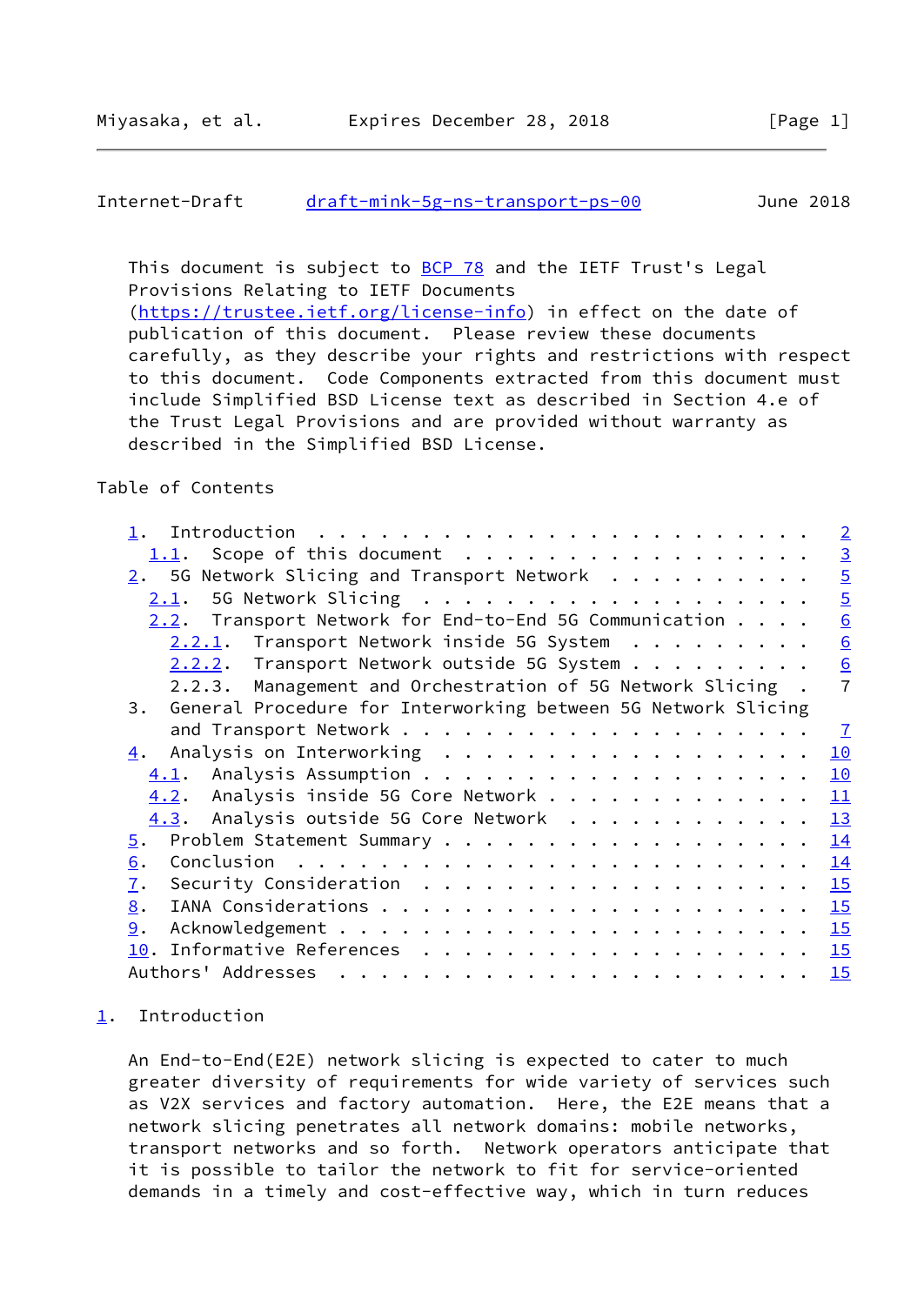OPEX and CAPEX.

 3GPP is leading a network slicing concept in the 5G system (3GPP Release 15). The 3GPP network slicing is defined as a logical network that provides specific network capabilities and network

| Expires December 28, 2018<br>[Page 2]<br>Miyasaka, et al. |  |
|-----------------------------------------------------------|--|
|-----------------------------------------------------------|--|

#### <span id="page-2-1"></span>Internet-Draft [draft-mink-5g-ns-transport-ps-00](https://datatracker.ietf.org/doc/pdf/draft-mink-5g-ns-transport-ps-00) June 2018

 characteristics. However, it covers a limited domains and mainly focuses on an isolation for the 5G network functions. In order to achieve the goal, the network slicing needs to be designed from the E2E perspectives, not only 3GPP but also non-3GPP including transport networks.

 The way to map transport networks to the 5G system for a network slicing can be classified into two parts: inside and outside 5G system. Inside 5G system, network connections between UE, RAN, UPF and DN can be identified as network slice with one or more QoS Flow rules, and thus its underlying transport network should also be aware of the network slice. Outside 5G system, the E2E network slicing shall concatenate the network slicing whthin 5G systems with that of the following transport networks. To this end, a method to stitch user plane traffic to/from UPF and logical tunnels in transport networks (e.g. MPLS-TE) is required.

 Therefore, in terms of the E2E network slicing, the transport network shall accommodate to the 5G system. This document analyzes the current 5G network slicing architecture and summarizes problem statements for the interworking between the 5G network slicing and the transport network.

### <span id="page-2-0"></span>[1.1](#page-2-0). Scope of this document

 The scope of this document is to analyze an interworking between the 5G network slicing and the transport network and summarize problem statements for the interworking. Figure 1 shows an E2E communication between UE and CP(Content Provider Server) on 5G network slicing environment. We define each term used in the scope with Figure 1 as follows.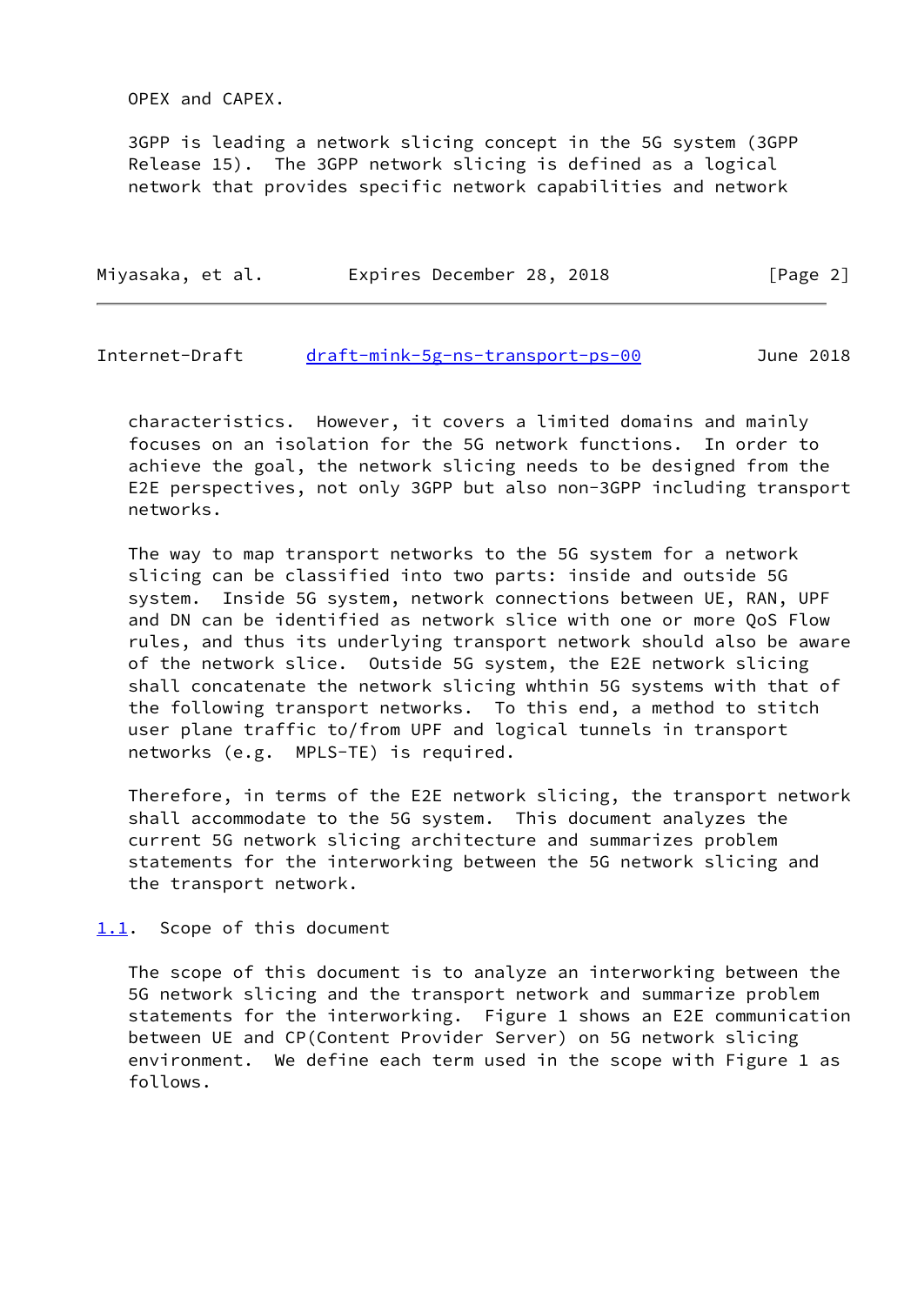Miyasaka, et al. Expires December 28, 2018

 $[Page 3]$ 

Internet-Draft draft-mink-5g-ns-transport-ps-00

June 2018

| Network Slice Instance(NS1)  $+ - - - +$  $+--+$   $+---+$  $+ - - - +$  $|UE+--|$  -+RAN  $|$ | UPF | ---------- | DN | |  $+ -$  |  $- +$  $+ - |- + |$  $\left[\begin{array}{cccc} 1 & 1 & 1 & \cdots \\ \vdots & \vdots & \vdots & \vdots \end{array}\right]$  $+ - - - - +$  $+ - - - - +$  $|RG|$  $+ - - - - +$  $+ - - - - +$  $\begin{array}{ccc} & & \dot{1} & \\ & & \dot{1} & \\ & & & \end{array}$  $\mathcal{L} = \mathcal{L}$  $\mathcal{L} = \{ \mathcal{L} \}$  $+--|-+/$  $+--| -+/ \left( +--\right) -+$  $+---++$  $+--+$ | R8  $|-++-|CP|$  $+ - +$   $\setminus$  $/$  + - - - - +  $+--+$  $\begin{pmatrix} 1 & 1 \\ 1 & 1 \end{pmatrix}$  $\mathbf{I}$  $+ - - - +$  $+ - - - +$  $\mid$  R3  $\mid$  $\begin{bmatrix} 1 & 1 & 1 & 1 \\ 1 & 1 & 1 & 1 \\ 1 & 1 & 1 & 1 \end{bmatrix}$ | R7 |  $+ - - - +$  $+ - - - - +$ | | Transport | Transport **Contract Contract** | Network | Network | | Outside 5GC | Inside 5GC  $+ - - + - + - - - - - + + - - +$   $+ - |- +$  $+ - +$  $+-|-+$ | UPF | ---------- | DN | |<br>+---+ +---+  $|UE+--|$  -+RAN  $|$  $+ - - + - - +$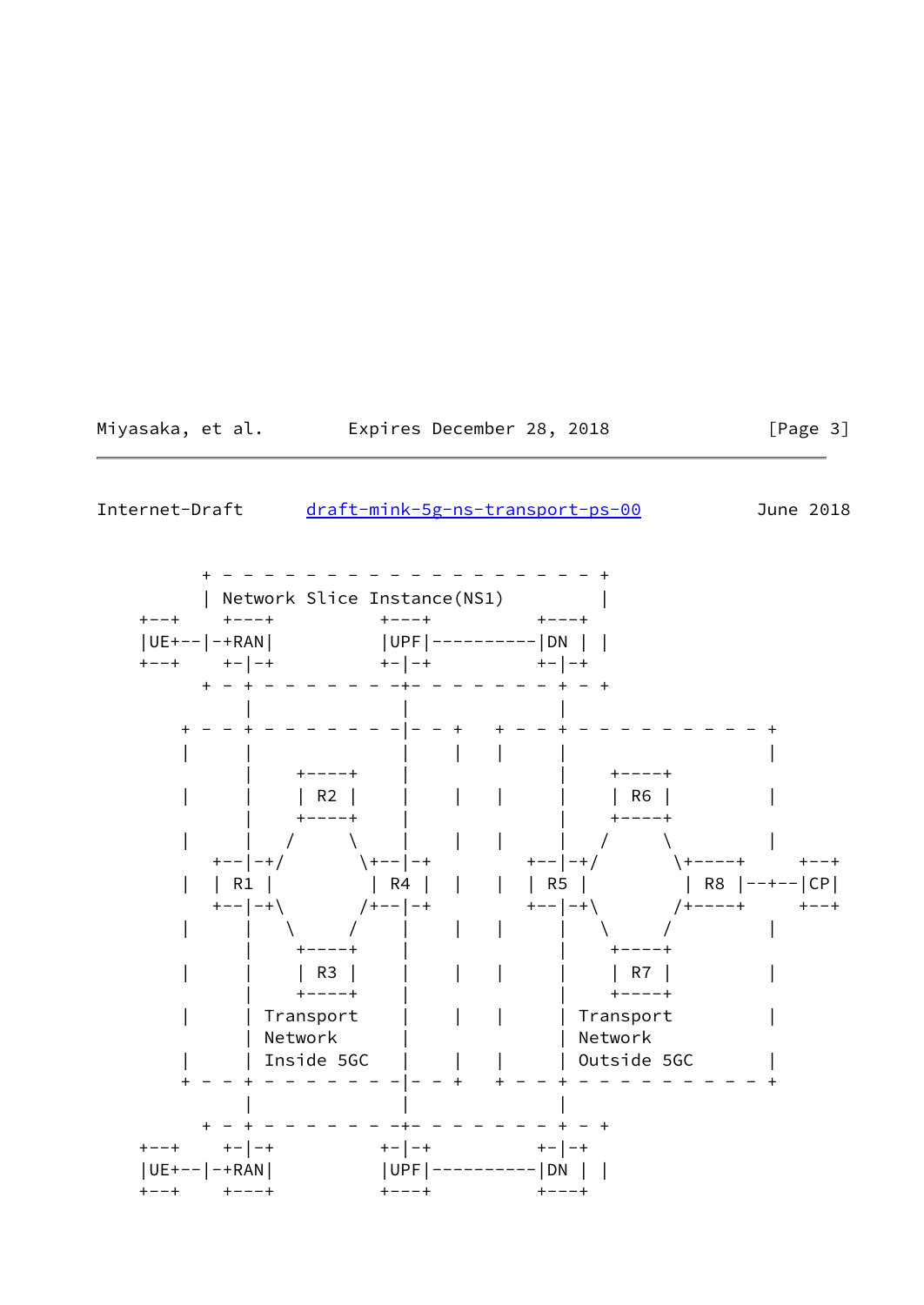| Network Slice Instance(NS2) | + - - - - - - - - - - - - - - - - - - +

Figure 1: E2E communication between UE and CP

o Network slice instance

 The network slice instance is defined as "A set of Network Function instances and the required resources (e.g. compute, storage and networking resources) which form a deployed Network Slice" in [\[TS.23.501-3GPP](#page-16-3)].

o Transport network

 The definition of the transport network in this document is a network which provides a network connectivity to the 5G network functions such as UPF. The scope of the the transport network in this document is limited to layer-3 network, thus IPv4 and IPv6. This is because 3GPP adopted IPv4/IPv6 as a transport network of the 5G user plane.

| Miyasaka, et al. | Expires December 28, 2018 | [Page 4] |
|------------------|---------------------------|----------|
|------------------|---------------------------|----------|

<span id="page-4-0"></span>Internet-Draft [draft-mink-5g-ns-transport-ps-00](https://datatracker.ietf.org/doc/pdf/draft-mink-5g-ns-transport-ps-00) June 2018

 There are two different transport networks in Figure 1: the transport network inside 5G core network consists of R1, R2, R3, and R4 and the transport network outside 5G core network consists of R5, R6, R7, and R8. Both inside and outside networks are within the scope of this document.

o Traffic engineering

 The definition of traffic engineering in this document is to control the traffic path of IPv4/IPv6 packet in order to fulfill each network slice instance's requirements. (e.g. bandwidth and latency)

 For example, there are two network slice instance in Figure 1: NS1 and NS2. Suppose NS1 provides latency sensitive service such as V2X (in this case, UE is an automotive vehicle and CP is a control/ monitoring server operated by a car vendor), an operator needs to perform traffic engineering in transport network to select a path that total latency between UE and CP is minimum. If one-way latency is measured as follows,

o R1->R2->R4 : 1msec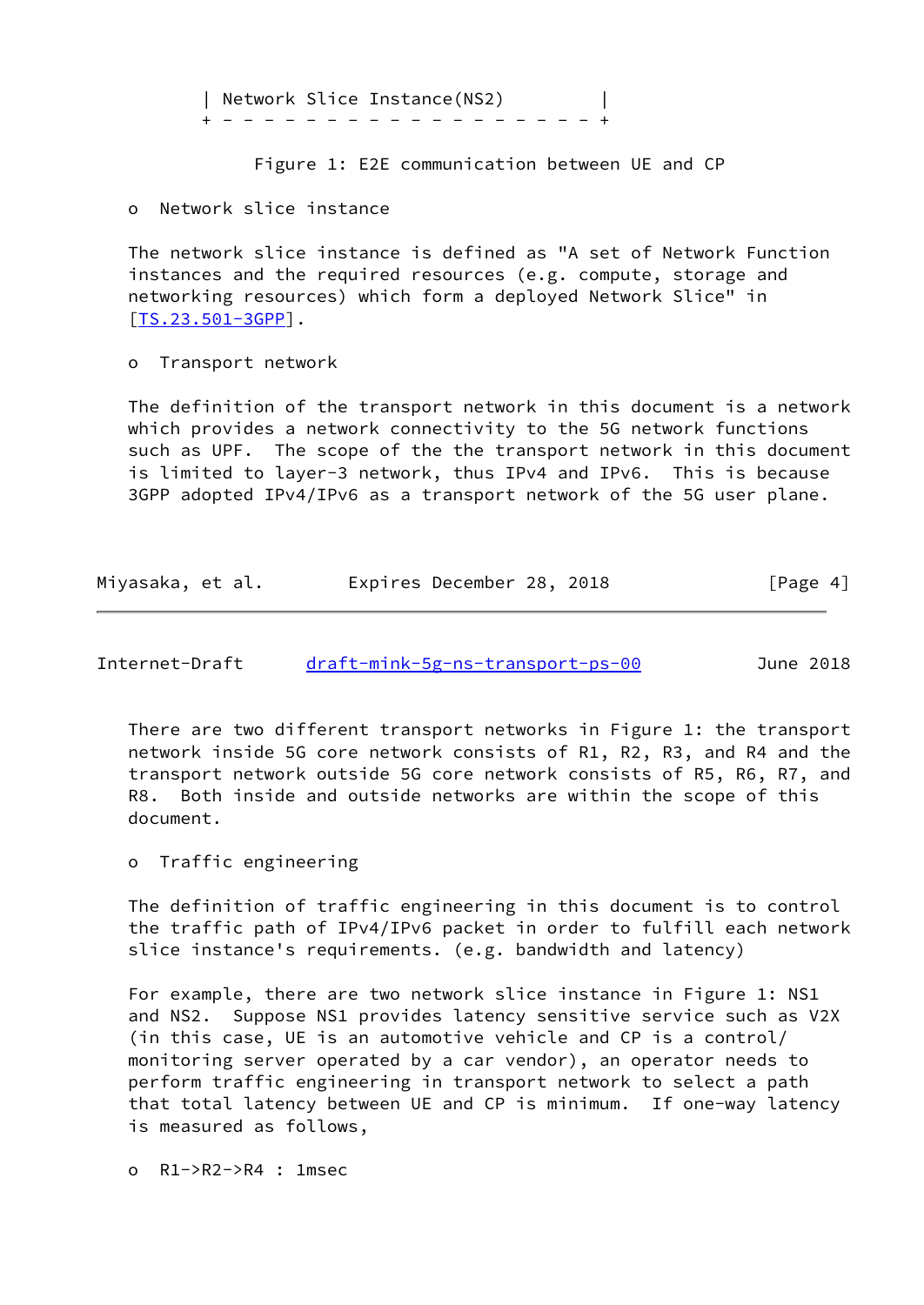o R1->R3->R4 : 2msec

o R5->R6->R8 : 9msec

o R5->R7->R8 : 6msec

 the traffic path of NS1 in the transport network inside 5G core network is R1->R2->R4 and the traffic path of NS1 in the transport network outside 5G core network is R5->R7->R8. Therefore, the E2E communication from UE to CP is "UE->RAN->R1->R2->R4->UPF->DN->R5->R7->R8->CP".

o Interworking

 The definition of an interworking in this document is that the network slice instance and the transport network collaborate in order to perform the traffic engineering which fulfills requirements of the network slice instance.

<span id="page-5-0"></span>[2](#page-5-0). 5G Network Slicing and Transport Network

<span id="page-5-1"></span>[2.1](#page-5-1). 5G Network Slicing

The 5G system architecture introduced the following key features:

| Miyasaka, et al. |  |  | Expires December 28, 2018 |  |  | [Page 5] |  |
|------------------|--|--|---------------------------|--|--|----------|--|
|------------------|--|--|---------------------------|--|--|----------|--|

<span id="page-5-2"></span>Internet-Draft [draft-mink-5g-ns-transport-ps-00](https://datatracker.ietf.org/doc/pdf/draft-mink-5g-ns-transport-ps-00) June 2018

- o Separate the user plane (UP) functions from the control plane (CP) functions, allowing independent scalability and flexible deployments.
- o Modularize the network function to enable the flexible and efficient network slicing.

 Thanks to the features, the deployed network slicing is comprised of a network slice instance that indicates a set of network functions(e.g. UPF) and the required resources. S-NSSAI(Single Network Slice Selection Assistance Information) is used to identify a network slice and assists the selection of a particular network slice instance corresponding to the slice. A network slice instance can be associated with one or more S-NSSAIs, and an S-NSSAI can be associated with one or more network slice instances. NSI ID(Network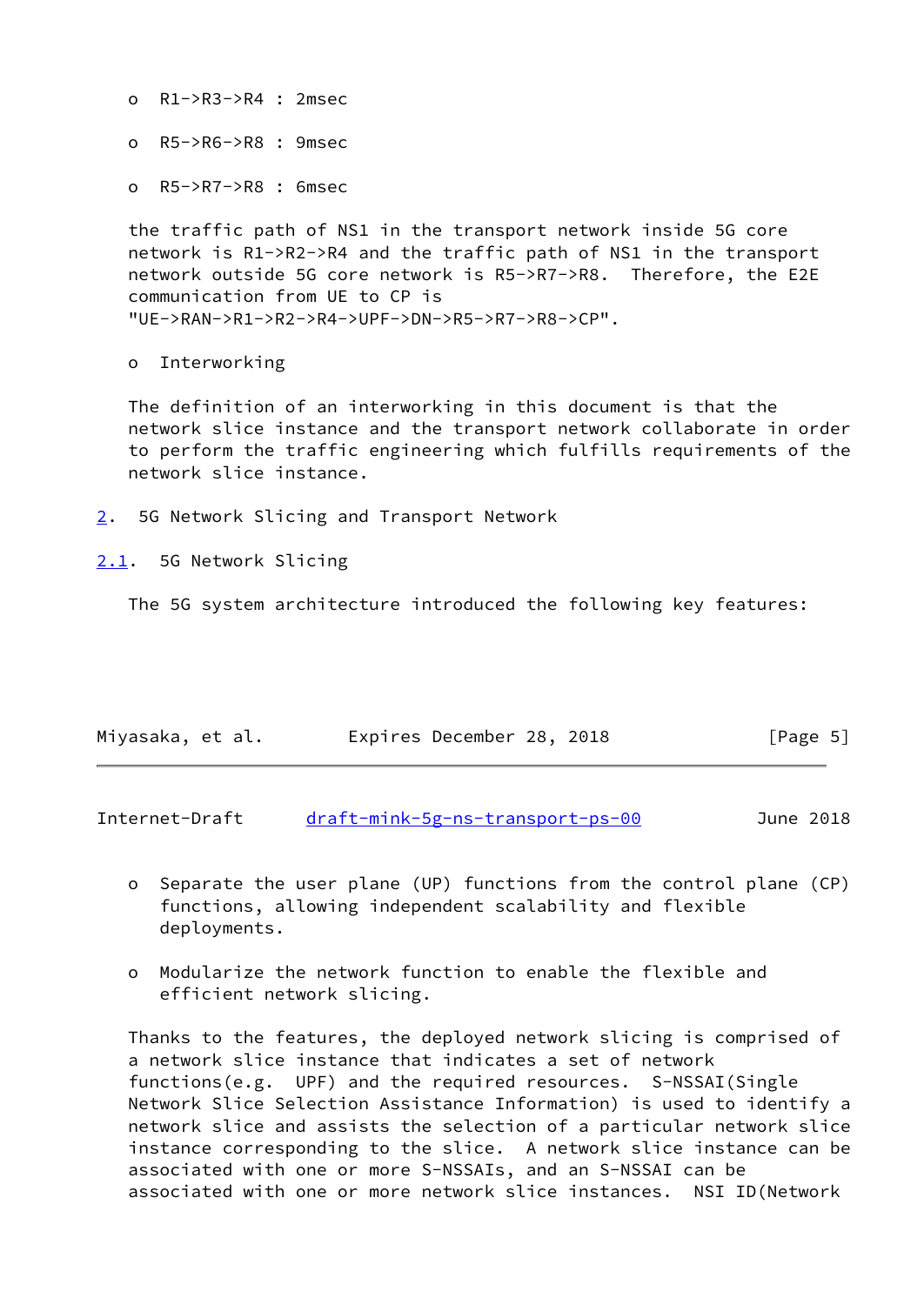Slice Instance Identifier) may identify a network slice instance corresponding to a certain S-NSSAI.

<span id="page-6-0"></span>[2.2](#page-6-0). Transport Network for End-to-End 5G Communication

 An E2E network slicing needs a cross-domain technology that covers 3GPP, transport networks and others (e.g. optical networks, data center networks). For the 5G system, the transport networks are classifled two parts; inside and outside 5G systems.

<span id="page-6-1"></span>[2.2.1](#page-6-1). Transport Network inside 5G System

 A PDU session belongs to one and only one specific network slice instance in the 5G system. The 5G QoS model is based on the QoS Flows that is the finest granularity of QoS differentiation in the PDU session. The QoS Flow is characterised by QoS profiles for RAN, QoS rules for UE and PDR(Packet Detection Rule) for UPF. DSCP can be optinally utilized to support the QoS Flow, however, the QoS Flow does not correspond to the network slice one by one. Therefore, a network slice can not be identified from the transport network perspective. Regarding the transport connectivity between different 3GPP nodes in the network slice instance, transport networks shall take 3GPP link requirements (e.g. NSI ID, topology, QoS parameters, etc.) from the network slice into account.

<span id="page-6-2"></span>[2.2.2](#page-6-2). Transport Network outside 5G System

 The S-NSSAI instructs which a PDU session is associated with a DN and a network slice instance. In the current 3GPP specification, transport networks cannot recognize the S-NSSAI or the NSI ID from UP directly and thus cannot map the network slicing in the 3GPP system to that of transport networks.

| Miyasaka, et al. | Expires December 28, 2018 |  | [Page 6] |
|------------------|---------------------------|--|----------|
|------------------|---------------------------|--|----------|

<span id="page-6-3"></span>Internet-Draft [draft-mink-5g-ns-transport-ps-00](https://datatracker.ietf.org/doc/pdf/draft-mink-5g-ns-transport-ps-00) June 2018

<span id="page-6-4"></span>[2.2.3](#page-6-4). Management and Orchestration of 5G Network Slicing

 The management and orchestration of the 5G network slicing is studied in 3GPP SA5. This study includes creation, modification, and elimination of the network slice instance from the 3GPP management system.

In this 3GPP management system, the coordination with the management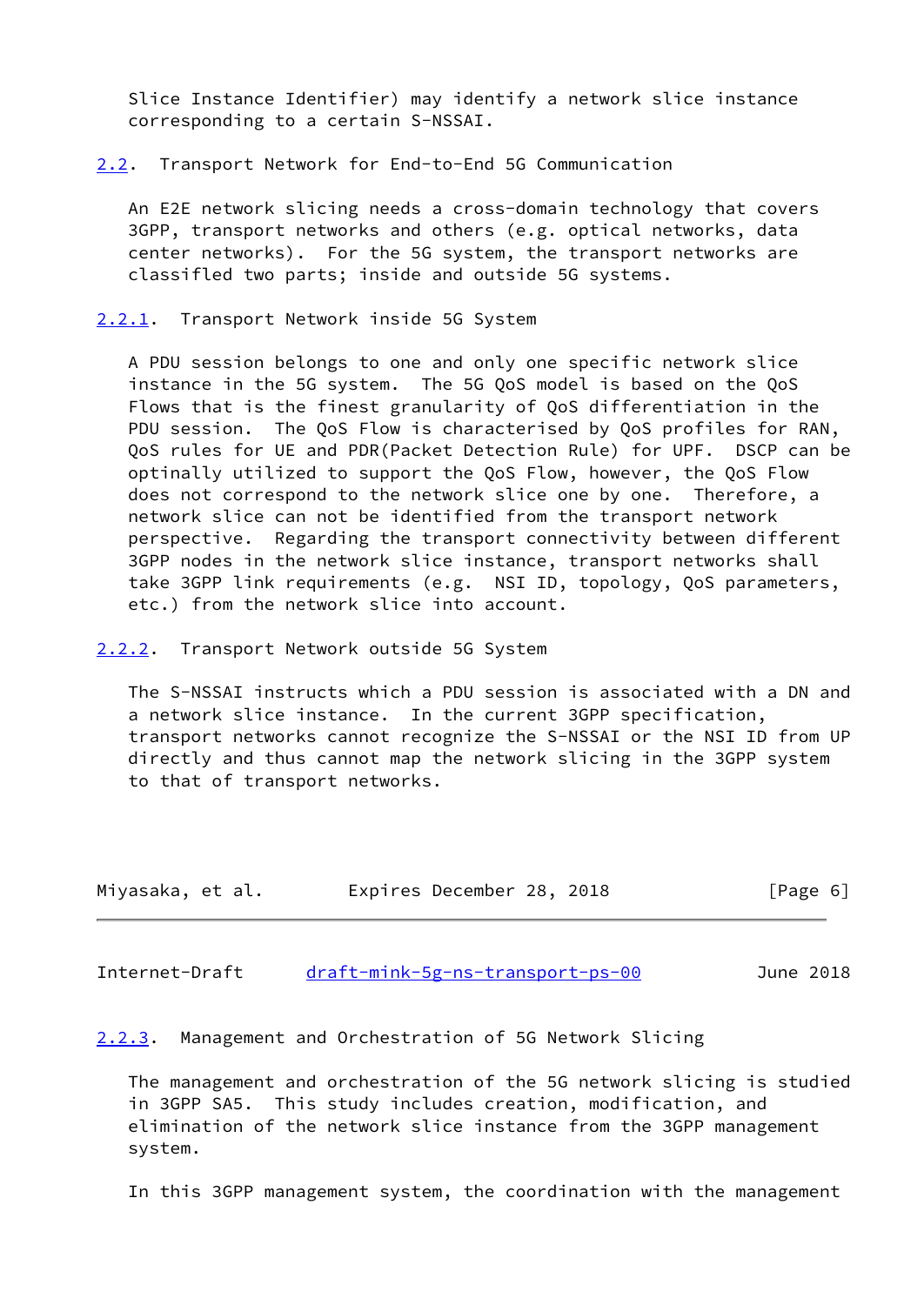system of non-3GPP parts also has been taken into account and the transport network management is included in the scope of the management system. Figure 2 shows a concept of the 3GPP management system and a coordination with the transport network management system, which is described in section 4.7 of [\[TS.28.530-3GPP](#page-16-4)] However, the detailed analysis for the coordination with the transport network management system is not studied.



 $*$  TN = Transport Network



<span id="page-7-0"></span>[3](#page-7-0). General Procedure for Interworking between 5G Network Slicing and Transport Network

 Figure 3 illustrates a general procedure for an interworking between 5G Network Slicing and Transport Network and we use following terminology in this figure

Miyasaka, et al. **Expires December 28, 2018**[Page 7]

| Internet-Draft | draft-mink-5g-ns-transport-ps-00 | June 2018 |
|----------------|----------------------------------|-----------|
|----------------|----------------------------------|-----------|

o 5G User Plane Function : A function which is related to 5G user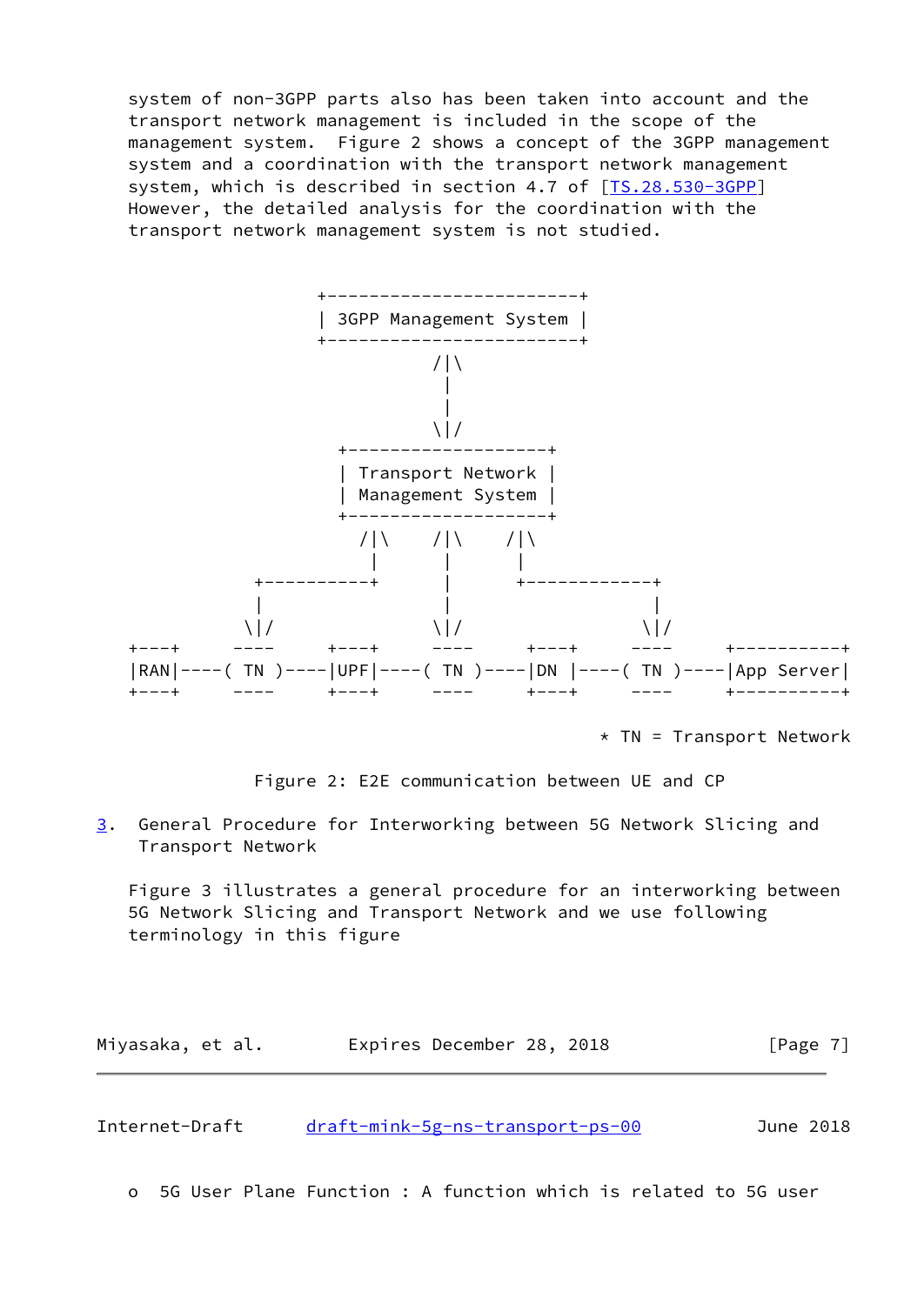plane. RAN, UPF, and DN are current 5G User Plane Fucntion defined by 3GPP.

- o NS Forwarding Policy DB : A database which maintains a forwarding policy which needs to be applied to each NS instance.
- o TE Indicator : An indicator which instructs an adequate forwarding policy to router for the NS instance and encoded in an incoming packet. MPLS label and SRv6 SRH are an example for TE indicator.
- o 5G IP Packet : An IPv4/IPv6 packet sents from 5G network function.

 The 5G network function performs the following procedures for an interworking.

- 1. Recognize the NSI ID of an outgoing packet at 5G User Plane Function
- 2. Decide an adequate forwarding policy which is performed on this network slice instance by inquiring to the NS Forwarding Policy DB.
- 3. Encapsulate an outgoing 5G IP Packet with an adequate TE indicator for the forwarding policy of a network slice instance
- 4. Send the encapsulated packet to the transport network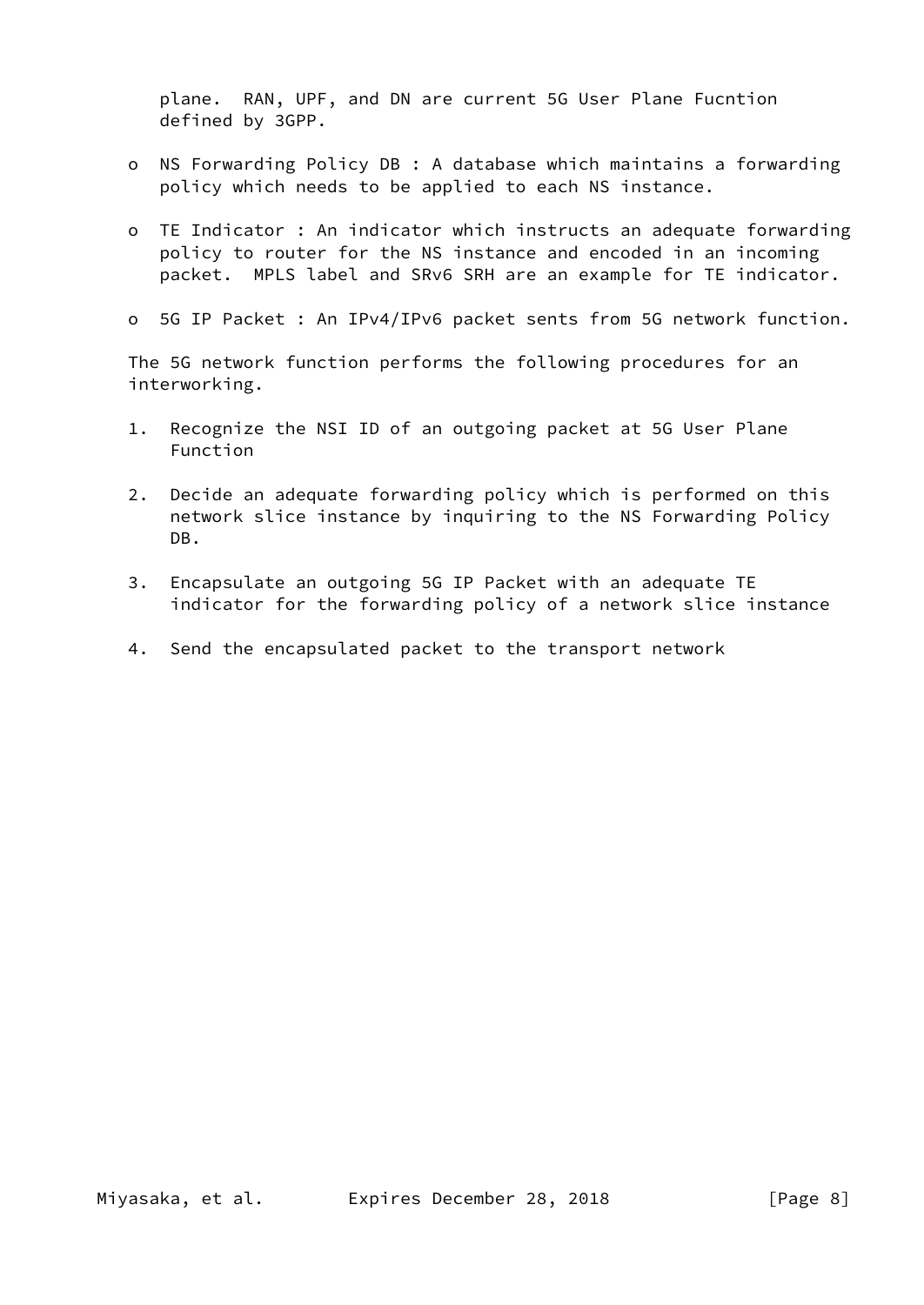## Internet-Draft [draft-mink-5g-ns-transport-ps-00](https://datatracker.ietf.org/doc/pdf/draft-mink-5g-ns-transport-ps-00) June 2018



Figure 3: Interworking Procedure

 Figure 4 shows an example of interworking procedure. In this example, the 5G network function uses MPLS-TE for traffic engineering in transport network and encapsulated with MPLS label which represents an adequate MPLS-TE tunnel which fulfills requirements of a network slice instance. The following list describes the detailed procedure in this example.

- 1. 5G Network Function recognizes that the NSI ID of the outgoing packet is 123
- 2. 5G Network Function resolves the required traffic engineering policy is the MPLS-TE tunnel 123 for the network slice instance
- 3. 5G Network Function encapsulated the outgoing 5G IP packet with MPLS label of 123 which is the outgoing label of the MPLS-TE tunnel 123
- 4. 5G Network Function sends the encapsulated packet to the transport network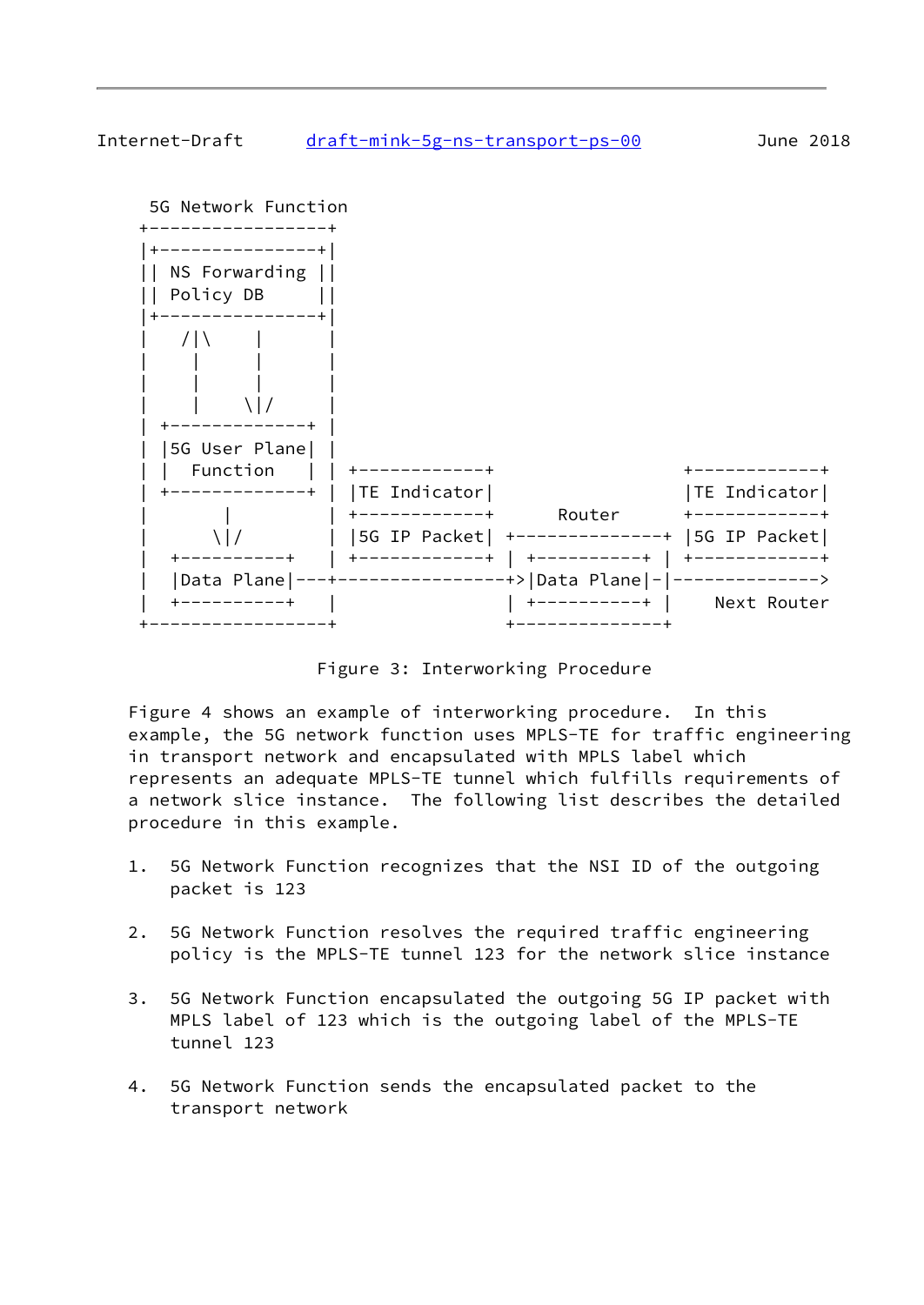<span id="page-10-1"></span>Internet-Draft [draft-mink-5g-ns-transport-ps-00](https://datatracker.ietf.org/doc/pdf/draft-mink-5g-ns-transport-ps-00) June 2018



Figure 4: Example of Interworking Procedure

## <span id="page-10-0"></span>[4](#page-10-0). Analysis on Interworking

 This section describes an analysis on an interworking between the 5G network slicing and the transport network both outside and inside 5G core networks.

## <span id="page-10-2"></span>[4.1](#page-10-2). Analysis Assumption

Figure 5 and the following list illustrates an assumption on the 5G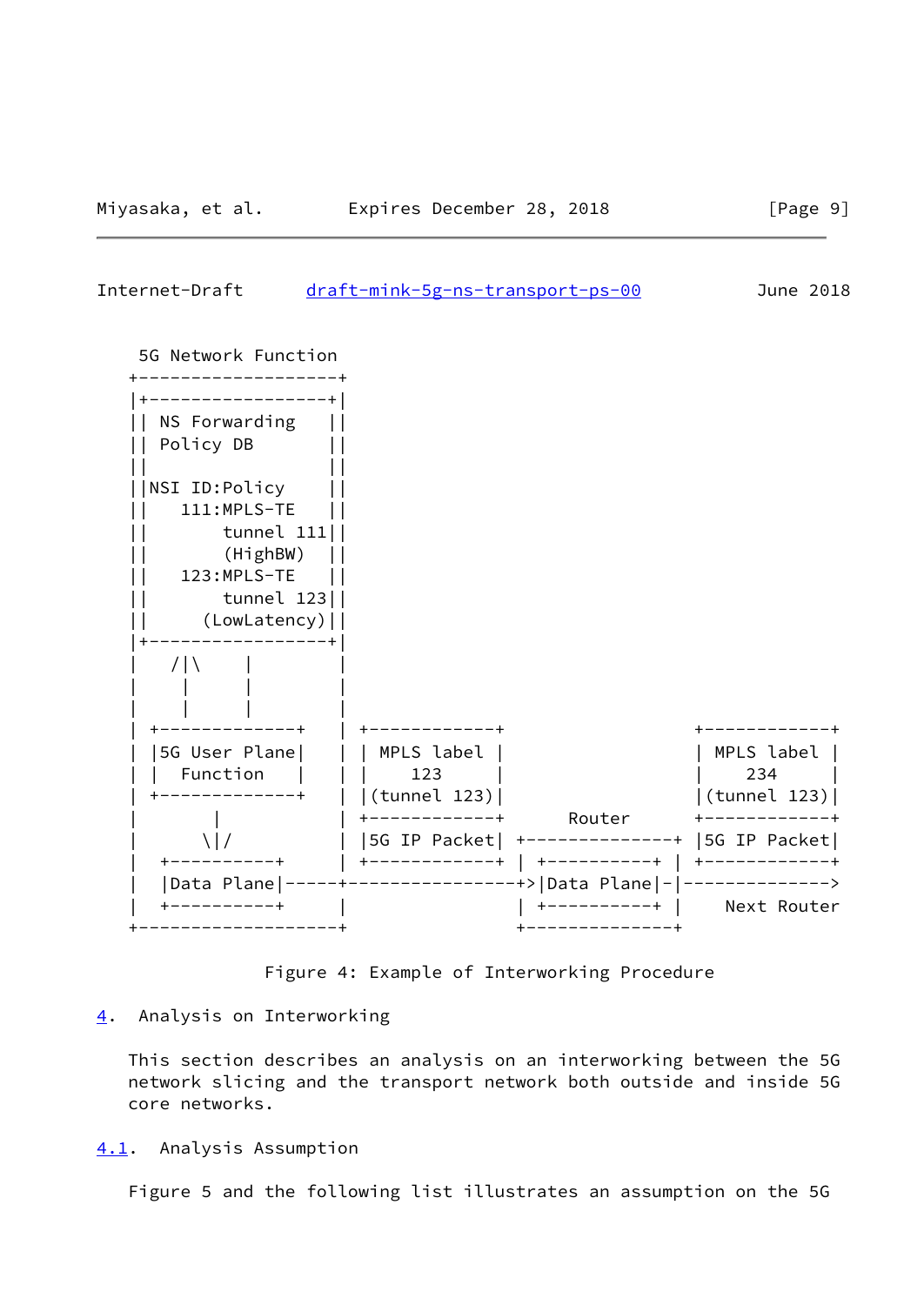network slicing for our analysis. Sharing of network function (UPF and DN) among different network slice instances is suggested in section 4.5 of [\[TS.28.530-3GPP](#page-16-4)].

- o UE can connect to the multiple network slice instances.
- o RAN is a common network function to select adequate network slice instance's UPF.

| Miyasaka, et al. | Expires December 28, 2018 |  | [Page 10] |
|------------------|---------------------------|--|-----------|
|------------------|---------------------------|--|-----------|

<span id="page-11-1"></span>Internet-Draft [draft-mink-5g-ns-transport-ps-00](https://datatracker.ietf.org/doc/pdf/draft-mink-5g-ns-transport-ps-00) June 2018

- o UPF may be shared between different network slice instances. The shared UPF has a common IP address/prefix for an endpoint.
- o DN may be shared between different network slice instances. The shared DN has a common IP address/prefix for an endpoint.





#### <span id="page-11-0"></span>[4.2](#page-11-0). Analysis inside 5G Core Network

 This section describes an analysis on an interworking between the 5G network slicing and the transport network inside 5G core network based on the procedure described in **Section 3</u>.** The problem statement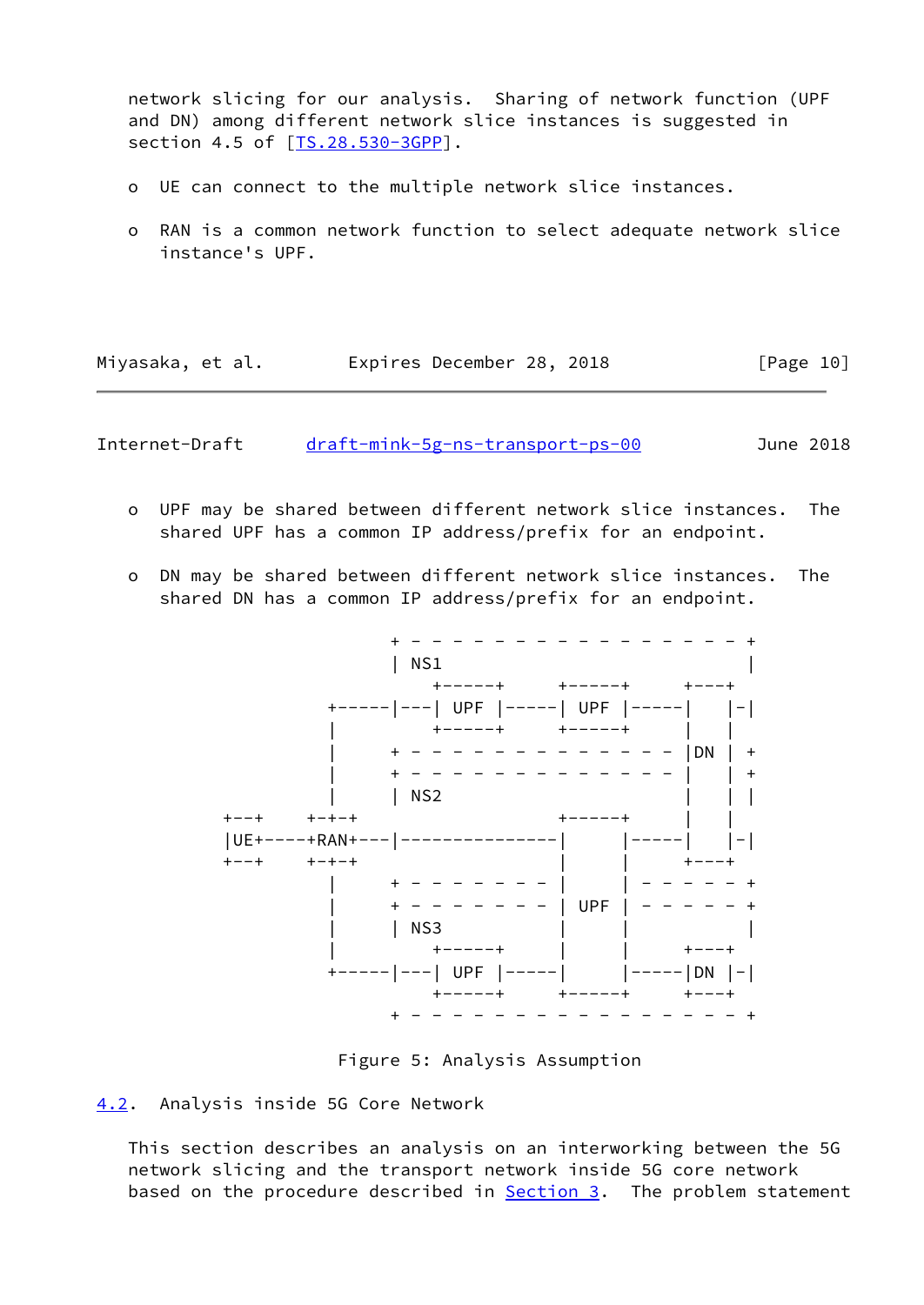in this analysis is emphasized as [PS-Interwork-X].

 [PS-Interwork-1]: 5G Network Function cannot recognize the NSI ID of an established PDU session. Therefore, statically configured Policy Based Routing(PBR) based traffic engineering is required.

 5G Network Function cannot recognize the NSI ID of an established PDU session due to the following two reasons.

 1. From the user plane perspective, the NSI ID is not encoded in any header including GTP-U extension header. New PDU Session Container GTP-U extension header is introduced for the 5G user plane in [\[TS.29.281-3GPP](#page-16-5)], but the extension header only includes QFI information.

| Miyasaka, et al. |  | Expires December 28, 2018 |  | [Page 11] |  |
|------------------|--|---------------------------|--|-----------|--|
|                  |  |                           |  |           |  |

Internet-Draft [draft-mink-5g-ns-transport-ps-00](https://datatracker.ietf.org/doc/pdf/draft-mink-5g-ns-transport-ps-00) June 2018

 2. From the control plane perspective, the NSI ID is not signaled to the user plane function such as UPF. PFCP is extended for the 5G control plane protocol in [[TS.29.244-3GPP](#page-16-6)], however, the NSI ID is not signaled to the user plane function.

 For this problem statement, we have to statically configure a policy based routing(PBR) based traffic engineering in the 5G network function. In Figure 6, an example for statically configured PBR in UPFb and UPFd is described in Figure 7.

 + - - - - - - - - - - - - - - - - - - - + | NS1 (NSI ID=1) | |<br>| +------+ + +------+ + +-----+<br>| +-----|-----| UPFa |-----| UPFb |-----| DNa | | | +------+ +------+ +-----+ | + - - - - - - - - - - - - - - - - - - - + | + - - - - - - - - - - - - - - - - - - - + | | NS2 (NSI ID=2) | +--+ +-+-+ +------+ +------+ +-----+ |UE+----+RAN+---|-----| |-----| |-----| DNb | | +--+ +---+ | | | | +-----+ | + - - | |- - -| | - - - - - - + | + - - | UPFc |- - -| UPFd | - - - - - - + | | | | | | | | | | | | | | | | | | +-----+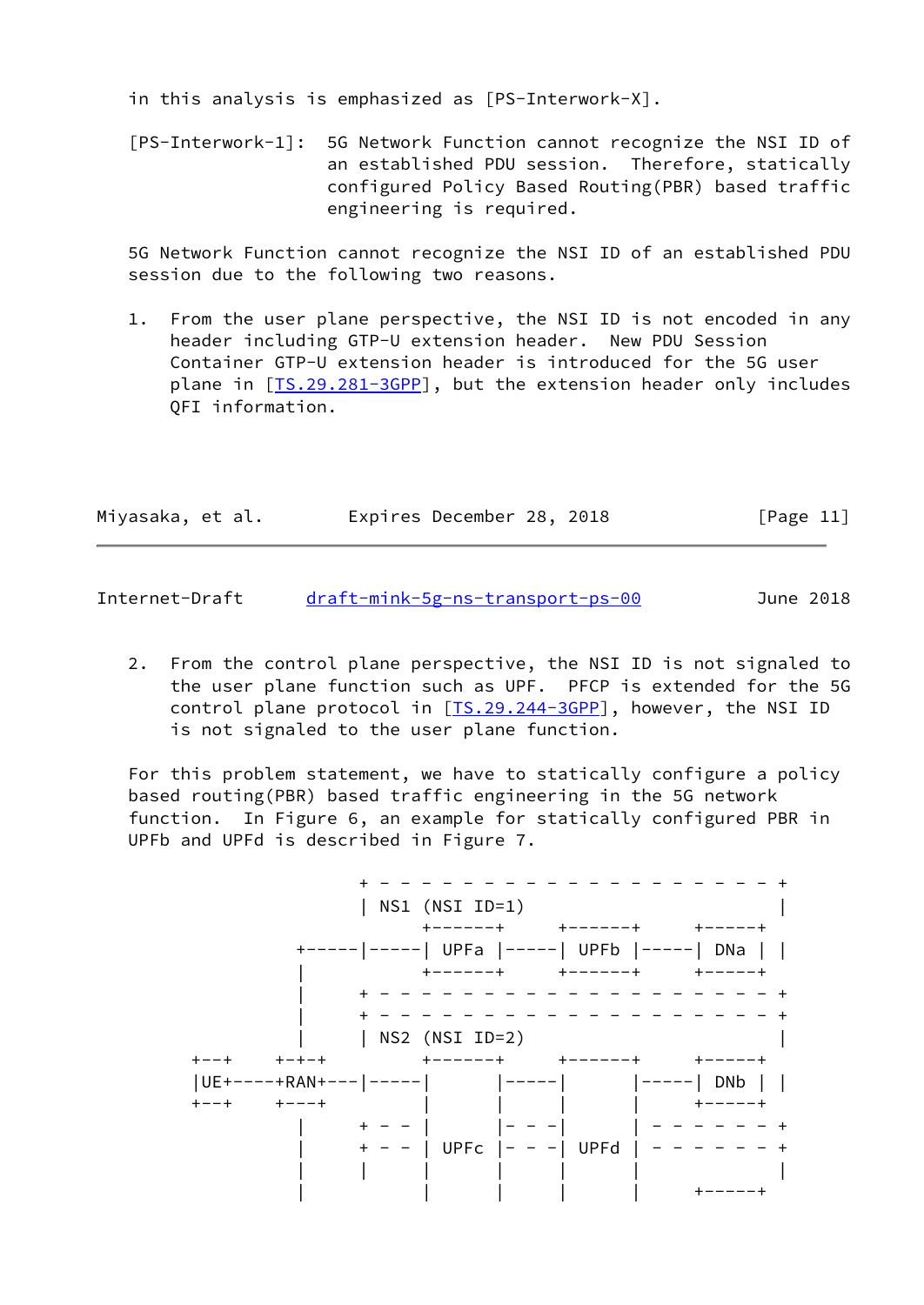| +------+ +------+ +-----+           |  |  |
|-------------------------------------|--|--|
| $ $ NS3 (NSI ID=3)                  |  |  |
| - - - - - - - - - - - - - - - - - - |  |  |

Figure 6: Example for PBR based traffic engineering

 In case of UPFd in Figure 6, statically configured PBR needs to include a source IP address classification because a destination IP address of next UPF (UPFc) is common as UPFc is shared between NS2 and NS3 as described in [Section 4.1](#page-10-2).

Miyasaka, et al. Expires December 28, 2018 [Page 12]

<span id="page-13-0"></span>Internet-Draft [draft-mink-5g-ns-transport-ps-00](https://datatracker.ietf.org/doc/pdf/draft-mink-5g-ns-transport-ps-00) June 2018

 +------------------------------------------------------------+ | Routing Table for UPFb | | - - - - - - - - - - - - - - - - - - - - - - - - - - - - - -| | IF: Subsequent Node IP address is <IP address of UPFa> | THEN: Nexthop is <MPLS-TE tunnel 1> (for NS1) | | | | IF: Subsequent Node IP address is <IP address of DNa> | THEN: Nexthop is <MPLS-TE tunnel 2> (for NS2) | +------------------------------------------------------------+

 +------------------------------------------------------------+ |Routing Table for UPFd | | - - - - - - - - - - - - - - - - - - - - - - - - - - - - - -| | IF: Subsequent Node IP address is <IP address of UPFc> AND Previous Node IP address is <IP address of DNb> | THEN: Nexthop is <MPLS-TE tunnel 1> (for NS2) | | | IF: Subsequent Node IP address is <IP address of DNb>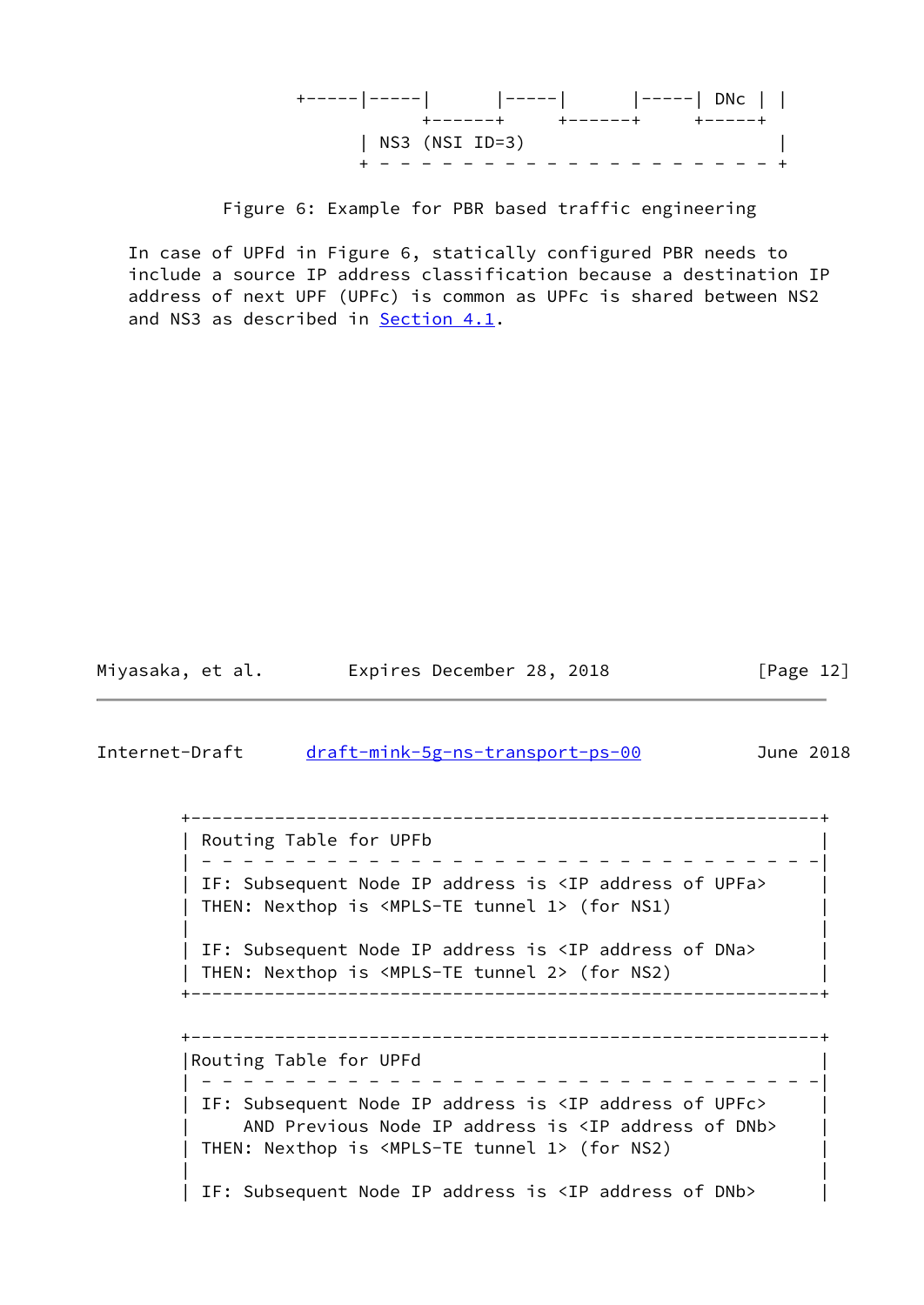THEN: Nexthop is <MPLS-TE tunnel 2> (for NS2) | | | IF: Subsequent Node IP address is <IP address of UPFc> AND Previous Node IP address is <IP address of DNc> THEN: Nexthop is <MPLS-TE tunnel 3> (for NS3) | | | IF: Subsequent Node IP address is <IP address of DNc> THEN: Nexthop is <MPLS-TE tunnel 4> (for NS3) +------------------------------------------------------------+

Figure 7: PBR based traffic engineering

 [PS-Interwork-2]: 5G network function cannot classify a network slice instance by using PBR If both previous node and subsequent node are shared between different network slice instances.

 For example, a routing table for UPFc in Figure 6 toward RAN node cannot classify NS2 and NS3, because previous node is UPFb which is shared NS2 and NS3 and the subsequent node is RAN which is a common network function among network slice instances as described in [Section 4.1](#page-10-2). Therefore, the source IP address and the destination IP address are common among NS2 and NS3, so we cannot create an adequate PBR rule for each network slice instance.

<span id="page-14-0"></span>[4.3](#page-14-0). Analysis outside 5G Core Network

TBD

| Miyasaka, et al. | Expires December 28, 2018 | [Page 13] |
|------------------|---------------------------|-----------|
|------------------|---------------------------|-----------|

<span id="page-14-2"></span>

| Internet-Draft | draft-mink-5g-ns-transport-ps-00 | June 2018 |
|----------------|----------------------------------|-----------|
|                |                                  |           |

<span id="page-14-1"></span>[5](#page-14-1). Problem Statement Summary

 The following list summarizes problem statements for the interworking inside 5G core network.

 [PS-Interwork-1]: 5G Network Function cannot recognize the NSI ID of the established PDU session. Therefore, statically configured Policy Based Routing(PBR) based traffic engineering is required

[PS-Interwork-2]: 5G network function cannot classify the network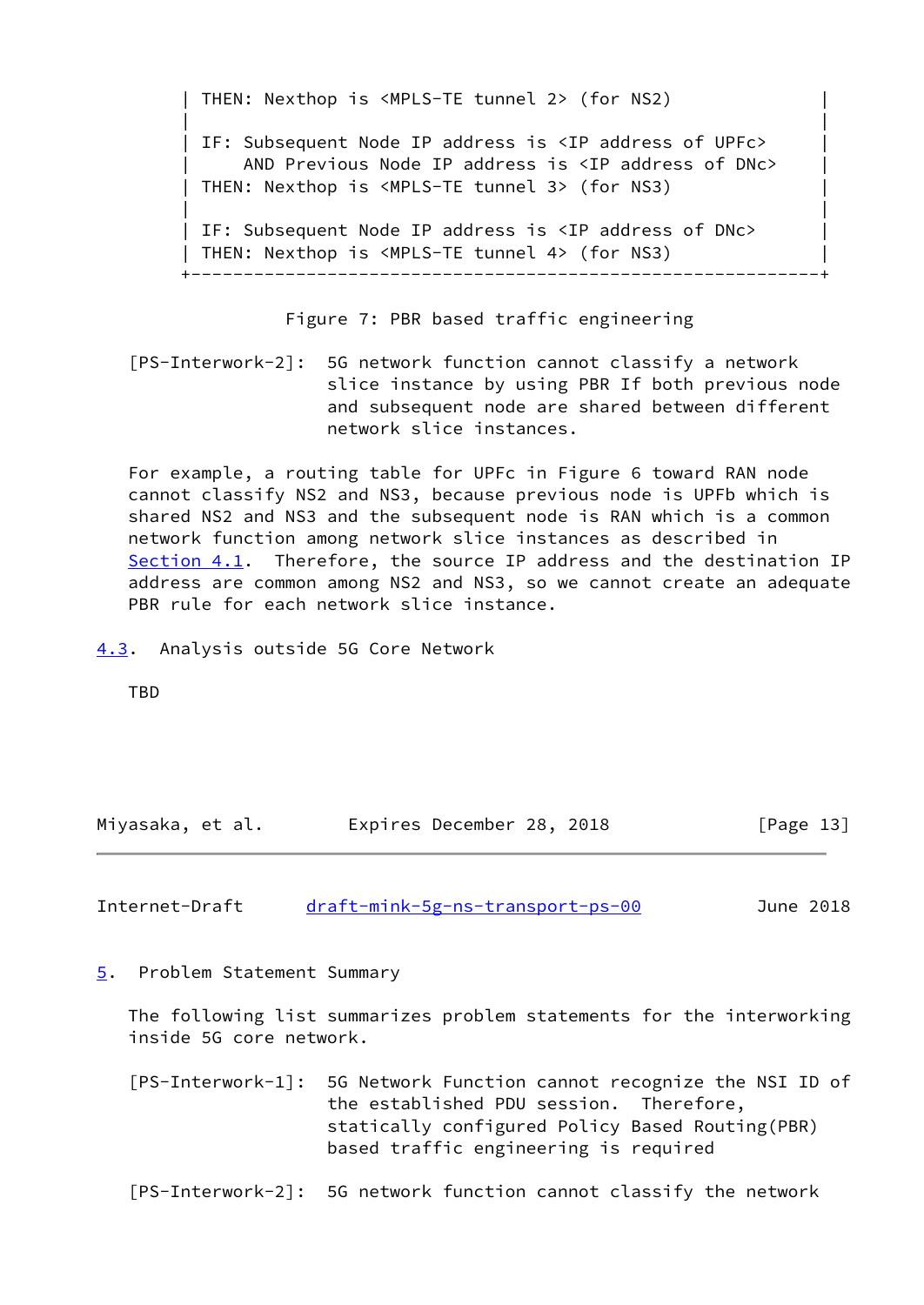slice instance by using PBR If both previous node and subsequent node are shared between different network slice instances.

 The following list summarizes problem statements for the interworking outside 5G core network.

[PS-Interwork-3]: TBD

#### <span id="page-15-0"></span>[6](#page-15-0). Conclusion

 This document summarizes problem statements for an interworking between 5G network slicing and transport network. Our analysis shows the traffic engineering for a 5G network slicing is achieved by using a policy based routing. However, if the 5G network function (e.g., UPF) is shared among different network slice instances, there is a case that the traffic engineering is not achieved because the 5G network function cannot distinguish a network slice instance [PS- Interwork-2]. This issue is inevitable under the current 5G specification and we need to give the feedback to 3GPP to solve the issue.

 From the IETF perspective, "transport network management system" is required from 3GPP SA5 WG as described in [Section 2.2.3.](#page-6-4) This transport network management system needs to serve a transport network related request sent from a 3GPP management system, which means the transport network management system needs to provide API to the 3GPP management system to control the transport network from the 3GPP side. Therefore, IETF needs to collaborate with 3GPP, specifically for 3GPP SA5 WG, and examine if the current standardized technology and framework in the IETF activity fulfills requirements from 3GPP.

| Miyasaka, et al. |  |  | Expires December 28, 2018 |  |  | [Page 14] |  |
|------------------|--|--|---------------------------|--|--|-----------|--|
|------------------|--|--|---------------------------|--|--|-----------|--|

<span id="page-15-2"></span>

| Internet-Draft | draft-mink-5g-ns-transport-ps-00 |  | June 2018 |  |
|----------------|----------------------------------|--|-----------|--|
|                |                                  |  |           |  |

- <span id="page-15-1"></span>[7](#page-15-1). Security Consideration
	- TBD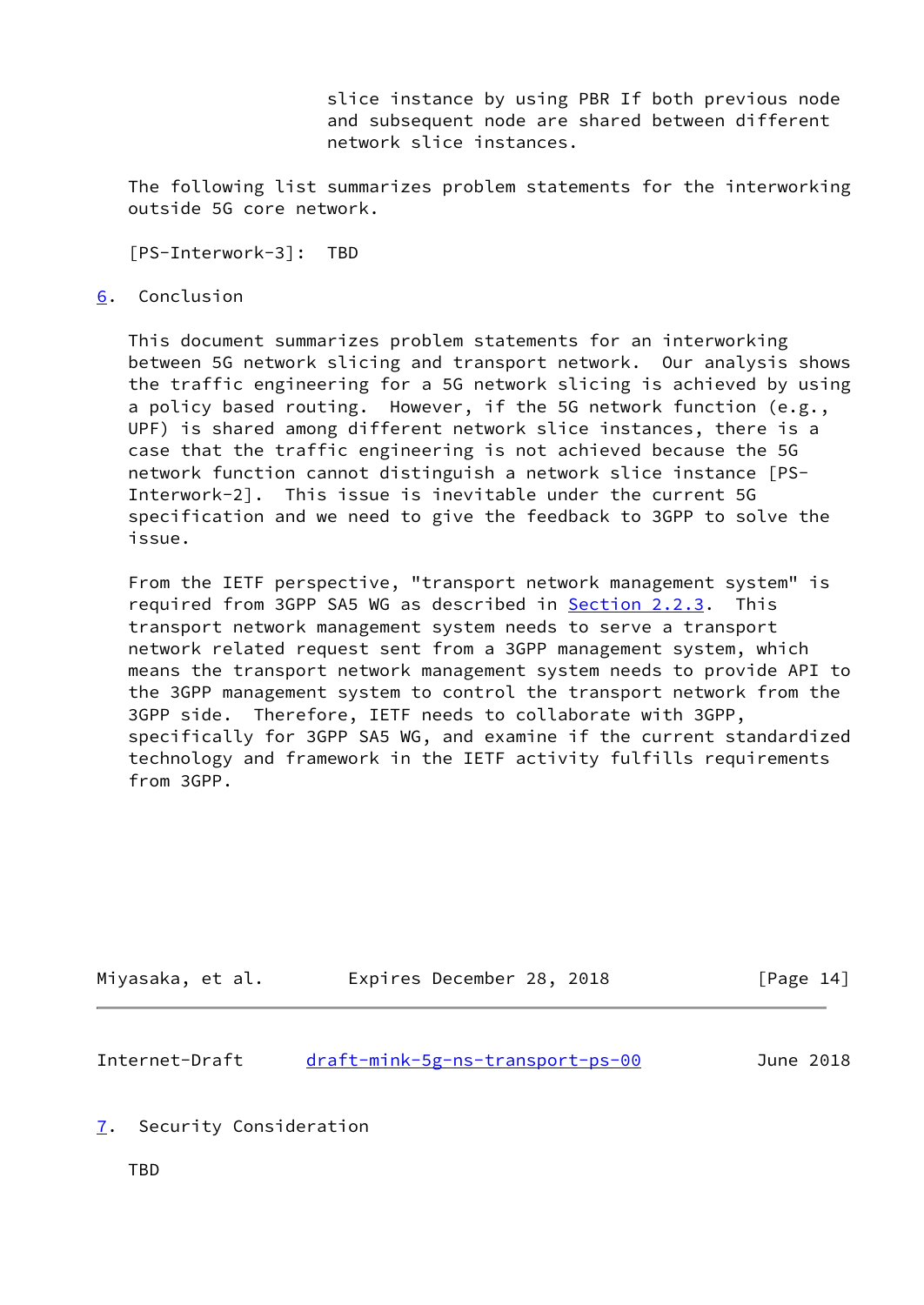## <span id="page-16-0"></span>[8](#page-16-0). IANA Considerations

This document does not require any action from IANA.

<span id="page-16-1"></span>[9](#page-16-1). Acknowledgement

 The author would like to thank Takeshi Usui, Satoru Matsushima, Shunsuke Homma for their useful comments.

<span id="page-16-2"></span>[10.](#page-16-2) Informative References

```
 [TS.23.501-3GPP]
```
 3rd Generation Partnership Project (3GPP), "3GPP TS 23.501 (V15.1.0): System Architecture for 5G System; Stage 2", March 2018, [<http://www.3gpp.org/FTP/Specs/2018-03/](http://www.3gpp.org/FTP/Specs/2018-03/Rel-15/23_series/23501-f10.zip) [Rel-15/23\\_series/23501-f10.zip](http://www.3gpp.org/FTP/Specs/2018-03/Rel-15/23_series/23501-f10.zip)>.

## <span id="page-16-4"></span>[TS.28.530-3GPP]

 3rd Generation Partnership Project (3GPP), "3GPP TS 28.530 (V1.0.0): Telecommunication management; Management and orchestration of networks and network slicing; Concepts, use cases and requirements", June 2018, <[http://ftp.3gpp.org//Specs/](http://ftp.3gpp.org//Specs/archive/28_series/28.530/28530-100.zip) [archive/28\\_series/28.530/28530-100.zip](http://ftp.3gpp.org//Specs/archive/28_series/28.530/28530-100.zip)>.

## <span id="page-16-6"></span>[TS.29.244-3GPP]

 3rd Generation Partnership Project (3GPP), "3GPP TS 29.244 (V15.1.0): Interface between the Control Plane and the User Plane Nodes; Stage 3", March 2018, <[http://www.3gpp.org/FTP/Specs/2018-03/](http://www.3gpp.org/FTP/Specs/2018-03/Rel-15/29_series/29244-f10.zip) [Rel-15/29\\_series/29244-f10.zip](http://www.3gpp.org/FTP/Specs/2018-03/Rel-15/29_series/29244-f10.zip)>.

# <span id="page-16-5"></span>[TS.29.281-3GPP]

 3rd Generation Partnership Project (3GPP), "3GPP TS 29.281 (V15.2.0): GPRS Tunneling Protocol User Plane (GTPv1-U)", March 2018, [<http://www.3gpp.org/FTP/Specs/2018-03/](http://www.3gpp.org/FTP/Specs/2018-03/Rel-15/29_series/29281-f20.zip) [Rel-15/29\\_series/29281-f20.zip](http://www.3gpp.org/FTP/Specs/2018-03/Rel-15/29_series/29281-f20.zip)>.

Authors' Addresses

Miyasaka, et al. Expires December 28, 2018 [Page 15]